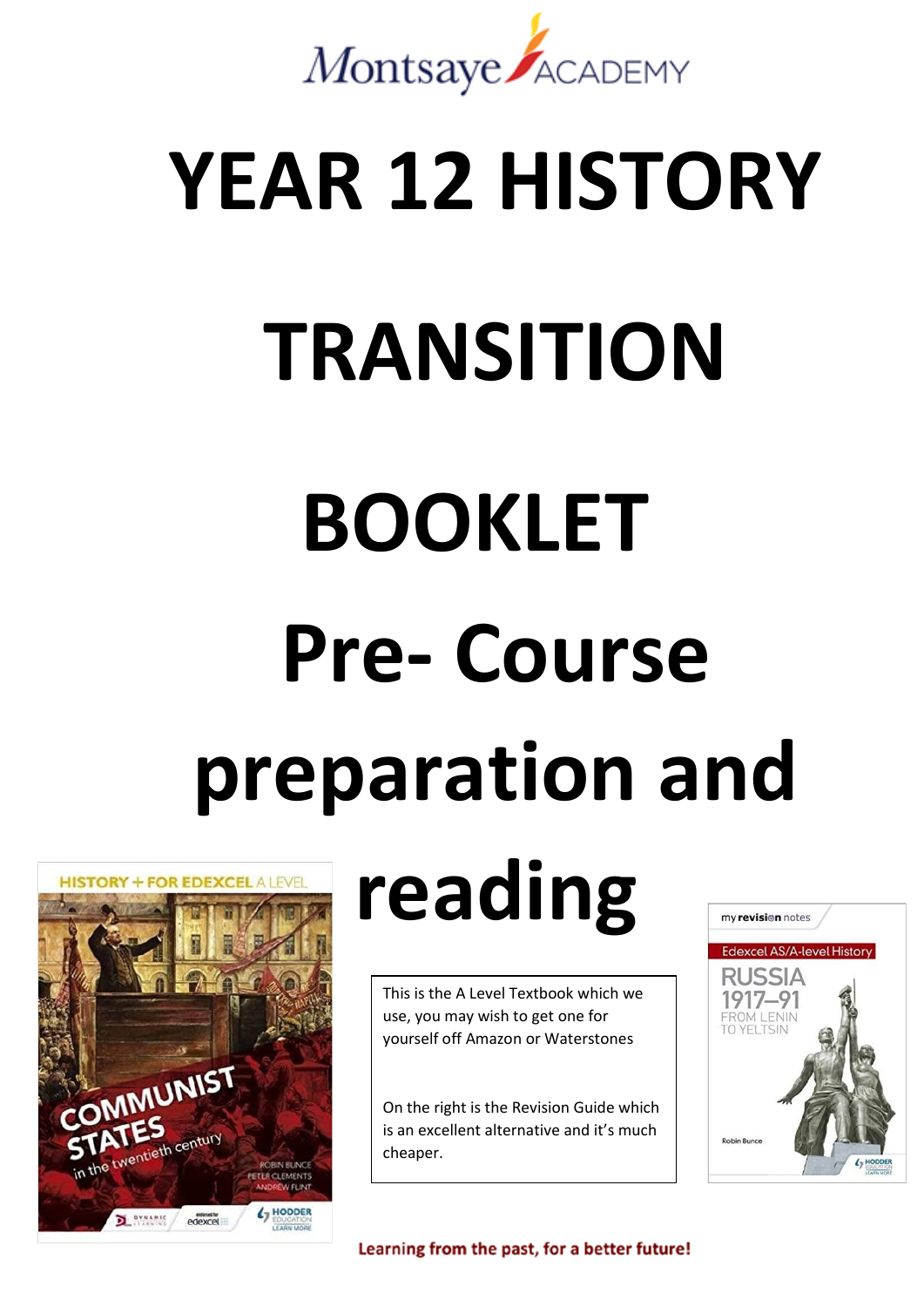

### A-Level History

#### **Paper 1: USSR 1917- 1991 - From Lenin to Yeltsin (Edexcel)**

This course is worth 30% of your final A-Level grade. You are taught this over 3 hours a week. You have to answer 3 questions in the exam. Two will be essay questions and one will be based on historical interpretations. The course is taught in themes:

**Theme 1:** Communist governments 1917- 1985 **Theme 2:** Industrial and agricultural change 1917- 1985 **Theme 3:** Control of the people 1917 - 85 **Theme 4:** Social developments 1917- 85 **Theme 5:** Collapse of the USSR 1985- 1991

#### **Paper 2: Mao's China, 1949-76 (Edexcel)**

This course is worth 20% of your final A-Level and you are taught this for 2 hours a week. You have to answer 2 questions in the exam. One essay question and one source question. The exam lasts for 1 hour 40 minutes. This course covers the political, economic and social issues of Mao's China. You will gain an in-depth understanding of the political, economic and social policies of the Chinese Communist Party (CCP) in this period and the effects on the lives of its people.



Excellent book to understand communism

The following pages will have tasks to complete for you to prepare yourself for the A Level course, carefully use the internet or books to read about the subject material. If you have any questions please email Mr Wiggins.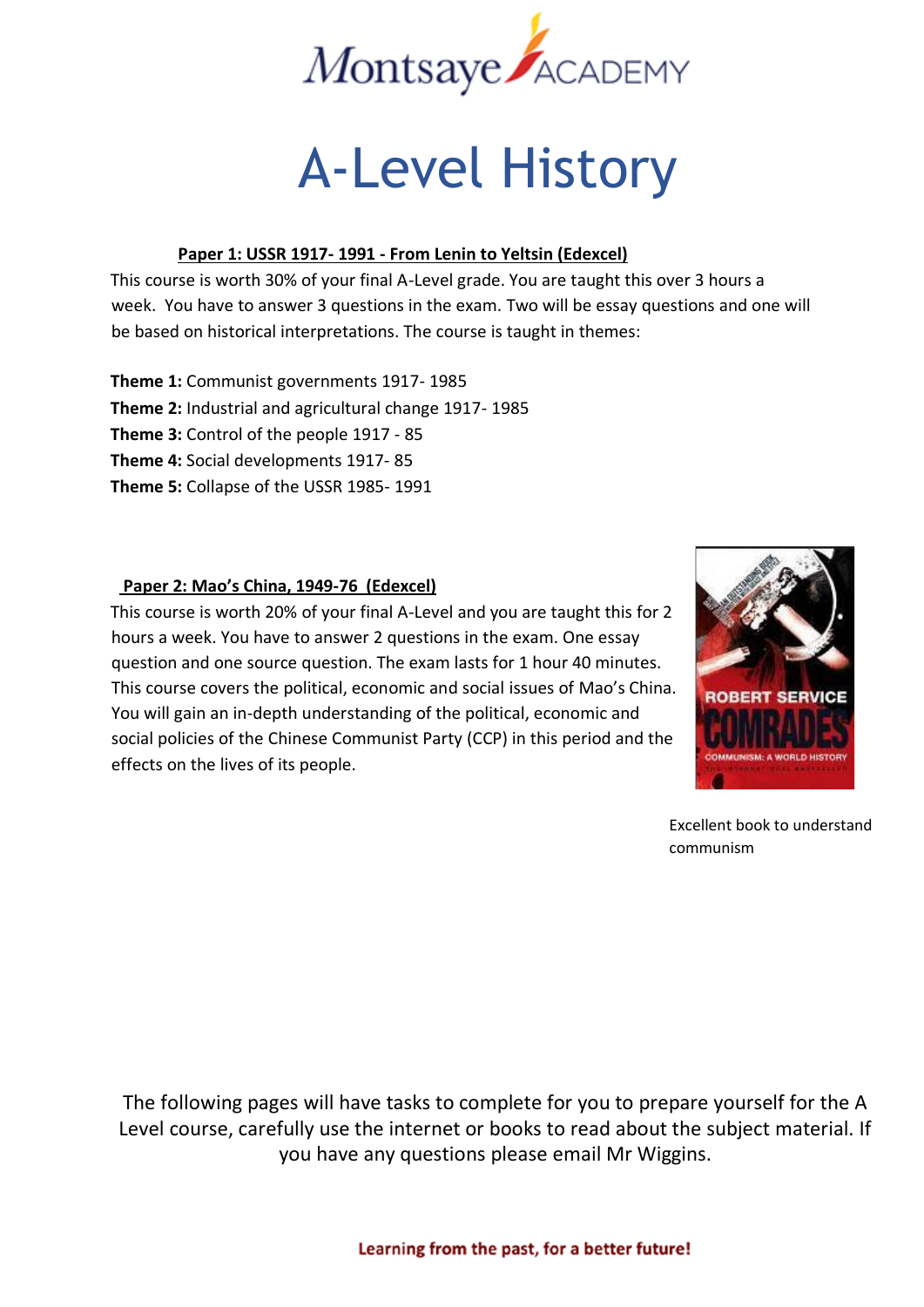

#### **Paper 1 Russia 1917-1991: Lenin to Yeltsin**

#### **Task 1: Capitalism vs Communism**



Do some research and write a checklist - What are the key features of a communist state? What is the difference between Communism and Capitalism? Think PES – Political – Economic – Social

| Communism | Capitalism |
|-----------|------------|
|           |            |
|           |            |
|           |            |
|           |            |
|           |            |
|           |            |
|           |            |
|           |            |
|           |            |
|           |            |
|           |            |
|           |            |

**Q.** Which kind of state would you prefer to live in - Communist or Capitalist? What advantages and disadvantages could you see for both?

**Challenge:** Write an answer to the following question:

How successful was Stalin in creating a communist state? Judge him against the features you've written down e.g. his economic policies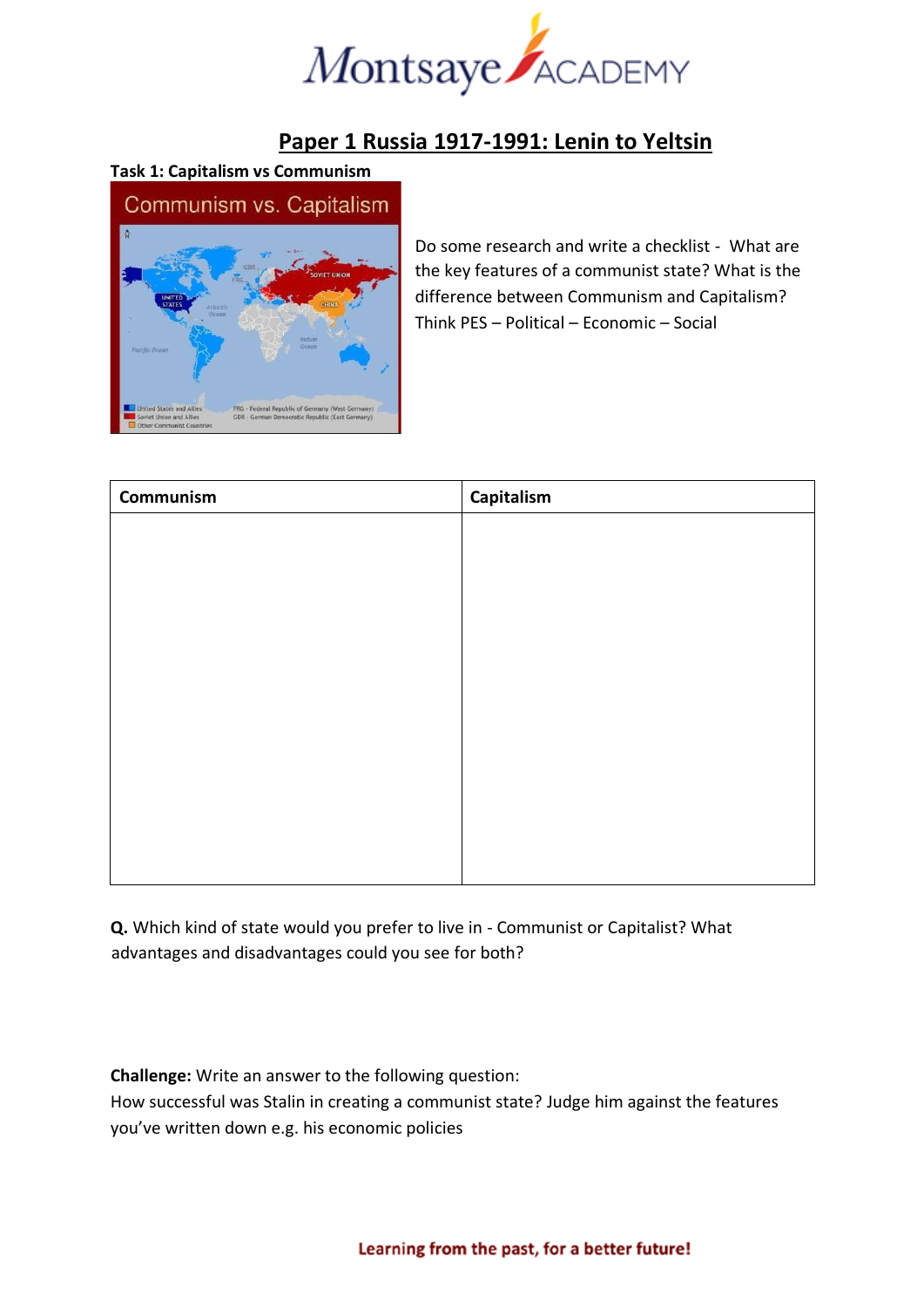

#### **Task 2 – Documentary**



Watch the following video <https://www.youtube.com/watch?v=cV9G1QUIm7w> (The Russian Revolution 1917 - Epic History TV). Make notes on the background of what Russia was like under the Tsars and how the Revolution came about. Answer these questions as you go

- Q1. Why was WW1 a disaster for Tsarist Russia?
- Q2. What did people hope for after the February revolution?
- Q3. Who were the Bolsheviks and what was their slogan?
- Q4.What were the People Soviets?
- Q5. Who were the Red Guards?

**Challenge: From what you have learnt about Lenin and Stalin's Russia, why do you think there was never a counter-revolution between the years 1917-1953? Which factor was the most important?**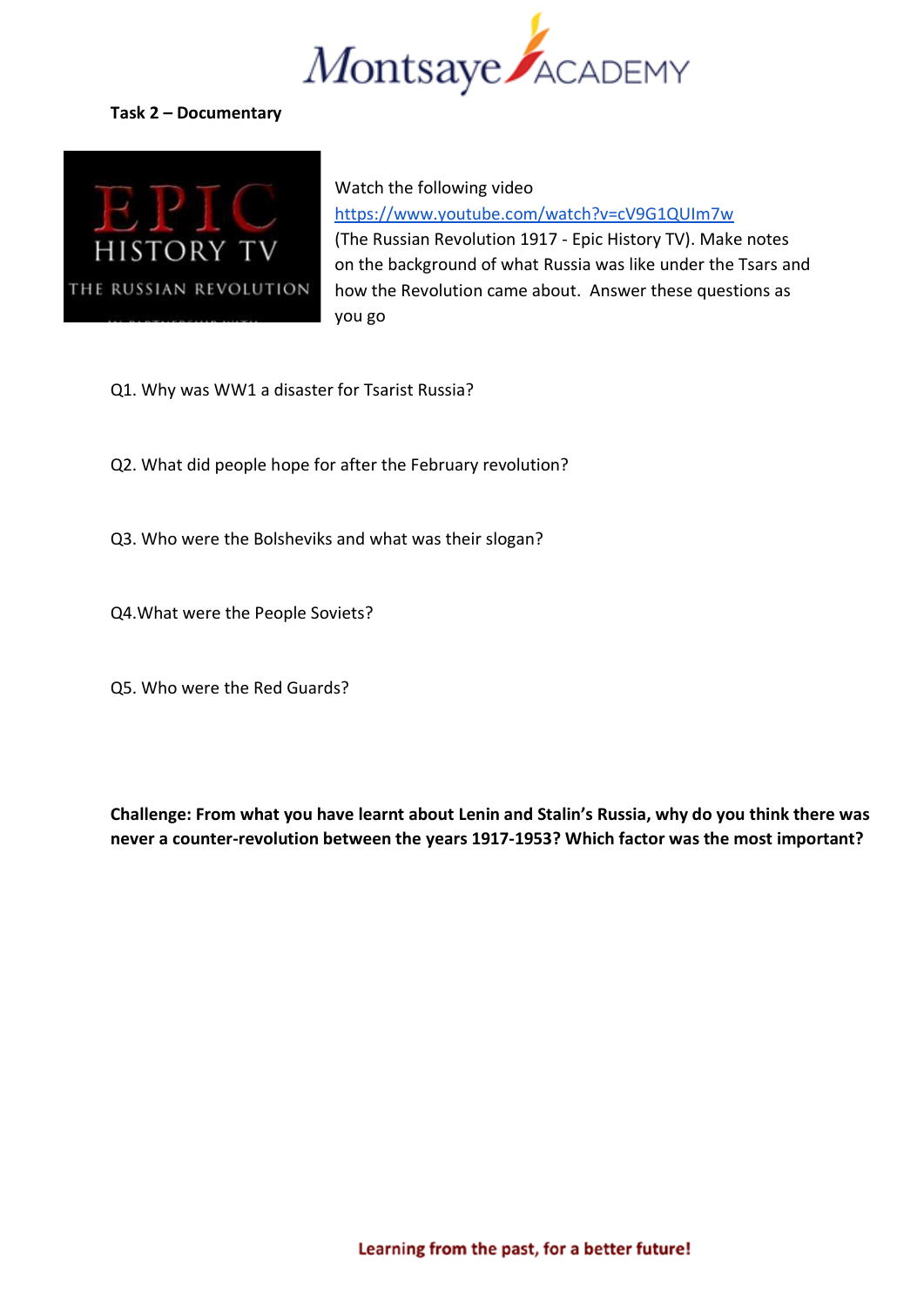



Make a fact file/ biography about each of the Soviet Leaders LENIN STALIN KHRUSHCHEV BREZNEV GORBACHEV

Find out about:

- 1.Their early career/life (include a picturs if you wish)
- 2.The dates they were in power
- 3.What happened during their leadership (any key events)
- 4. Any of their key policies PES
- 5. Any interesting facts that you can find

You can begin creating your fact file by listening to this video: <https://www.youtube.com/watch?v=ASOzcjbKS6o>

BUT please make sure you do your own research into these leaders as well

**Optional challenge:** Make a judgement on which leader you think was responsible for the most change in the USSR (think about the economy, the people, the control of media and political power)?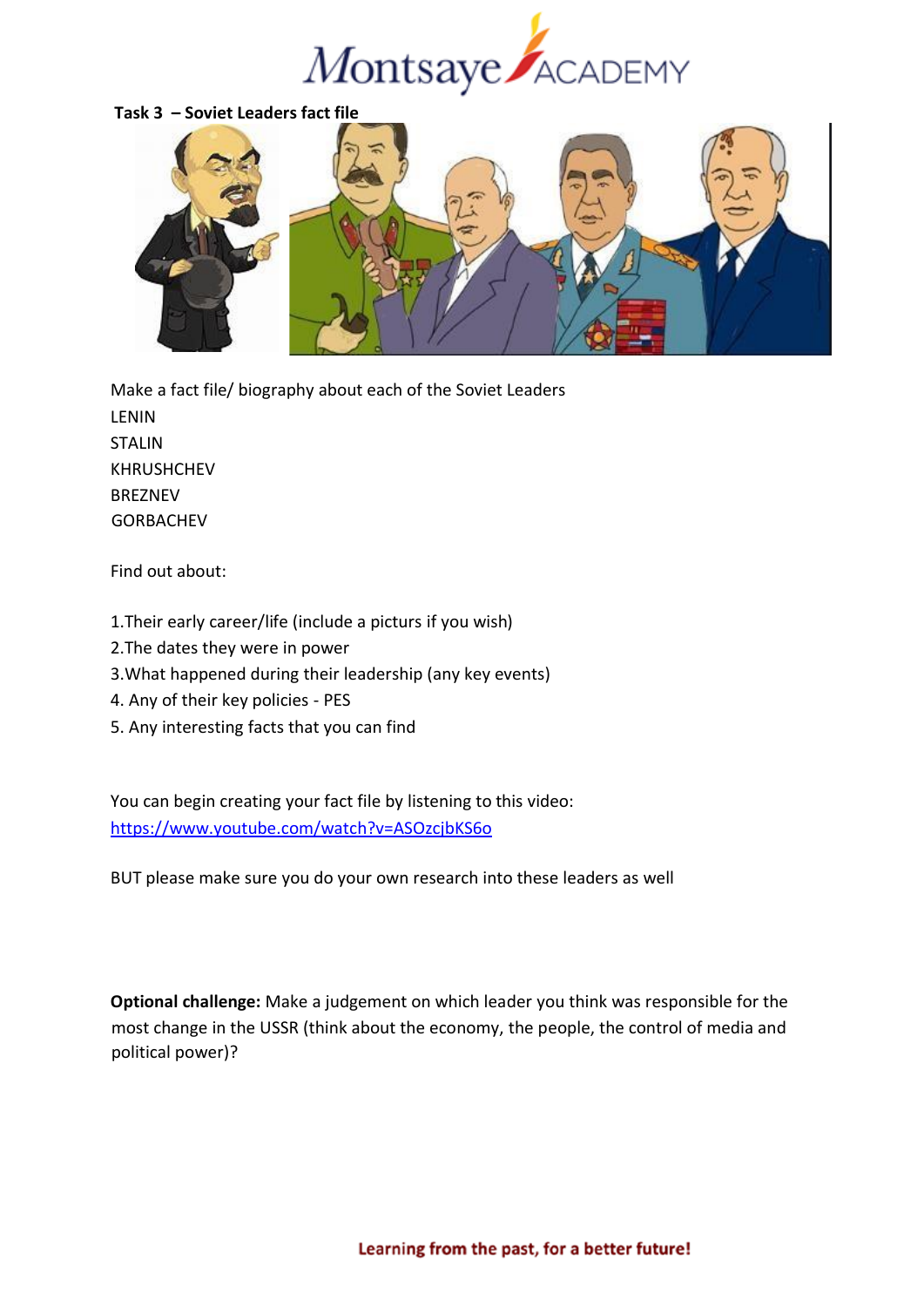



#### **Task 4 - Get creative!!**

Make your own podcast!

**You could download the free app – Anchor – this allows you to make podcasts with ease!**

Choose one of the events from those listed below.

Find out when it happened – why it happened i.e. cause – what were the consequences and outcomes. Find out the names of any key people/ places and what their involvement was – find out any interesting facts. Be able to tell the story of what happened and the affects.

Once you have done this, create a podcast of your own, or something really creative and interactive for you to watch/ listen to. This doesn't have to be long, but it does need to have key information in**.** 

**TIP – write a script before you record, so you aren't umm umm umming or like like liking the whole way through. Think of it like a clear story, with a beginning, middle, end.** 

**Give clear facts, make it something engaging that you would want to listen to** 

#### **Events to choose from:**

- 1) The Russian Civil War 1917 1922
- 2) The Great Terror 1936 1938
- 3) Destalinisation and Khrushchev
- 4) The Brezhnev Doctrine
- 5) The fall of the USSR 1985- 1991

**If you have another suggestion or topic you'd like to research, please email Mr Wiggin to check that this is acceptable. Pick a topic that interests you!** 

**You could download the free app – Anchor – this allows you to make podcasts with ease! Please be mindful of not publishing them for public consumption though – ensure that you click the bit that says you can control if it is published or not. Your podcast can be emailed to your teacher once you've completed it, straight from the app. Make sure that you create an episode and not just a trailer, as a trailer will only allow you to record for one minute! The app is pretty straightforward and self-explanatory, but again – remember not to publish it for everyone to hear! Later we could share these for revision tools.**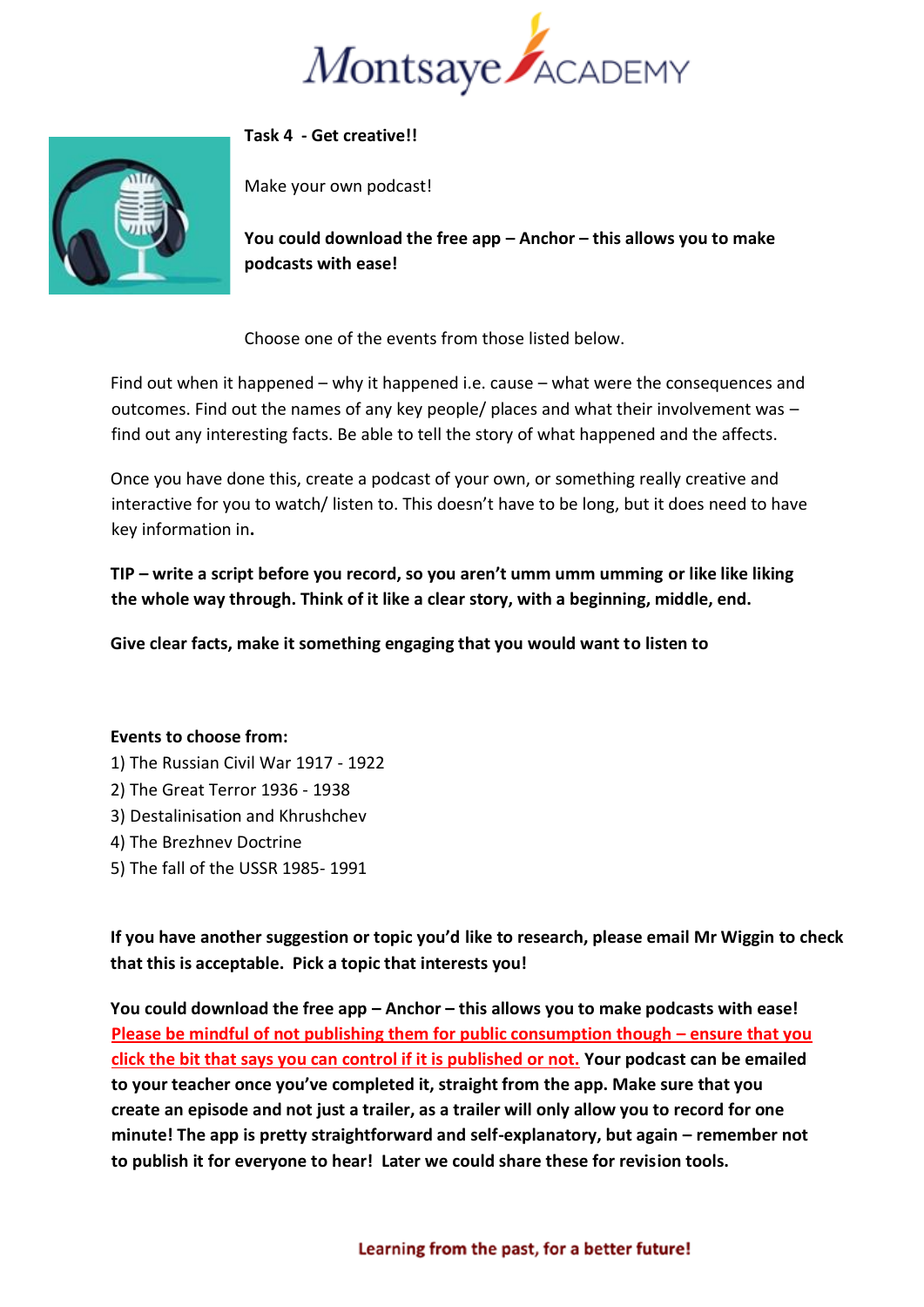

#### **Task 5: The Fall of the USSR**

On December 25th, 1991, the Soviet flag flew over the Kremlin in Moscow for the last time. Representatives from Soviet republics had already announced that they would no longer be part of the Soviet Union. Instead, they declared they would establish a Commonwealth of Independent States. This marked the collapse of the USSR which ceased to exist from the 31st December 1991.

The sudden collapse of the USSR has led historians to come to **different interpretations** on how, and why, the USSR fell. The fall of the USSR can be explained through four factors:

- **1. Economic weakness and failure of the reforms (Perestroika).**
- **2. Gorbachev's failure to reform the Communist Party and Soviet government (Glasnost).**
- **3. Nationalist resurgence in the late 1980s in the Soviet Republics and Eastern Europe.**
- **4. The role of Gorbachev and Yeltsin as leaders.**

**TASK 1:** Research answers to the following questions:

- 1. What was Perestroika?
- 2. What was Glasnost?
- 3. What is nationalism?
- 4. How do you think these three factors contributed to the fall of the USSR?

**TASK 2**: Take an A4 piece of paper and split it into four. Label each section a factor that led to the fall of the USSR.

#### Watch the following lecture from Professor William Taubman *Why did the Soviet Union collapse?*

As you are watching, write down any evidence to suggest that each factor is to blame for the fall of the USSR. <https://www.youtube.com/watch?v=eKb87H2g6CM>

**TASK 3**: Answer the following questions:

- 1. What factor do you think contributed **the most** to the fall of the USSR?
- 2. How far do you agree with Professor William Taubman?

**CHALLENGE**: Historical interpretations of the past.

- 1. What is an interpretation?
- 2. Why do historians come to different interpretations on the past?
- 3. Why are historical interpretations useful to other historians?
- 4. Why as historians, must we be careful of using other historians to inform our opinion of the past?

#### Learning from the past, for a better future!